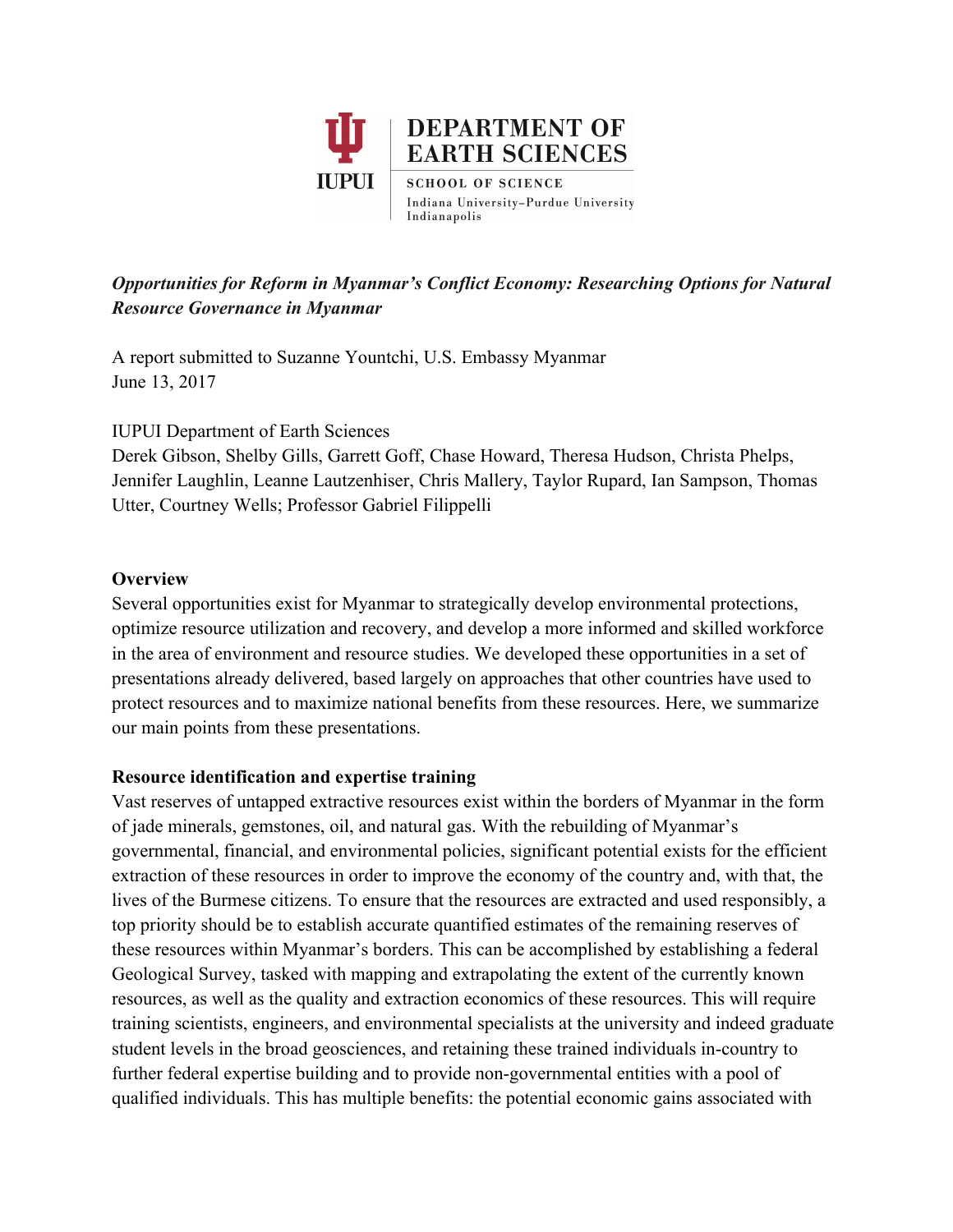accurate and updated resource maps can offset initial expenditures required for the development of a well-trained team of federal geoscientists, and building an expert workforce in-country significantly enhances the capacity for entrepreneurship and the potential for in-sourcing of expertise in developing sustainable commercial enterprises revolving around resources.

Myanmar employs in practice a very short economic valuation chain to resources that are identified and extracted. Many of these resources, including stone, metal, and hydrocarbons, are exported with very little processing, and imported back again for use after refining/finishing. It is important to develop training and capacity to promote effective beneficiation—i.e., a improving the economic value of a raw resource by processing, refining, and/or finishing. This process also can be integrated into a full value philosophy whereby the leftover material is otherwise purposed or recycled as a valuable commodity in and of itself. The two hurdles to this resource reform are developing the infrastructure and capacity for beneficiation and developing the trained local workforce to perform this process. Both hurdles can be overcome with a combination of national investments and strategic international partnerships with an aim to capture greater economic benefit from resource extraction, while also valuing education and workforce development, and environmental stewardship, as economic benefits for current and future generations of Burmese.

#### **Environmental, economic, and human health issues around resource extraction**

The major natural resources of Myanmar (Jade, Teak wood, and Natural gas) represent great national assets, but have not been managed sustainably, in such a way as to balance short-term profit, environmental health, and human health. *Jade* represents a large percentage of Myanmar's GDP, but much of the jade is exported with little or no net value improvement from processing or finishing. Furthermore, there are issues with occupational health and safety of mining operations as well as a lack of transparency in the jade industry. Laos might be a good development model, as since 2003 they have invested heavily in developing maps of resource and in working collaboratively with a host on international partners to develop a robust and more sustainable mining sector. *Teak wood* is valued worldwide and Myanmar has 50% of natural teak, and thus it is critical that Myanmar should profit from their resource (aka "Burmese Teak") while keeping their ecosystem services intact. Several initiatives could assist in limiting resource depletion and maximizing return, including propagating teak wood for profit on plantations, protecting natural teak forests by encouraging endangered species preservation, developing an ecotourism industry, and enforcing laws to stop illegal logging. *Natural gas* is a valuable resource, but concerns exist about current models for well field development and export. There should be an examination of best practices utilized in other countries for well development to reduce local pollution, as well as better oversight into environmental degradation in pipeline construction and maintenance to reduce health impacts on affected populations.